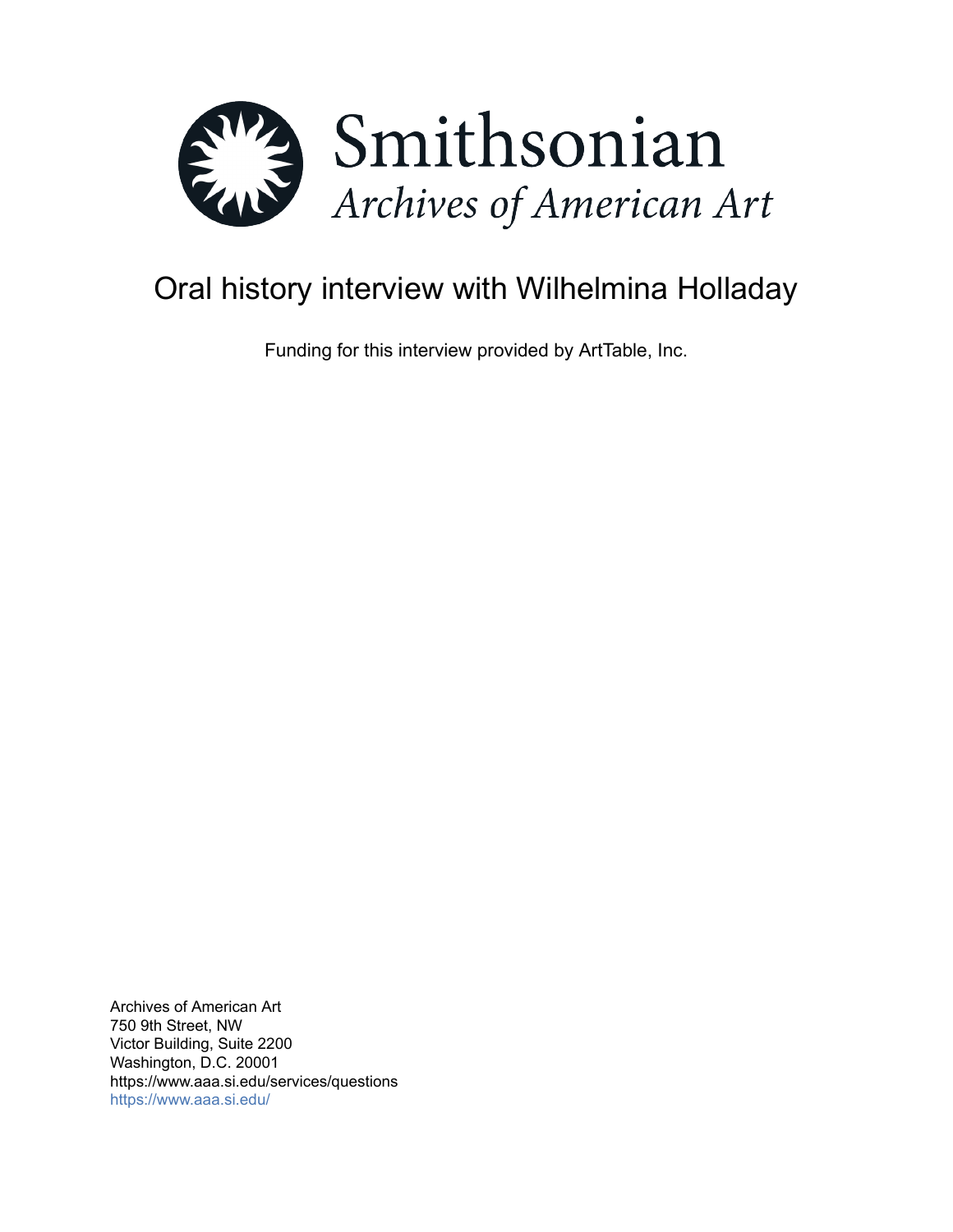# **Table of Contents**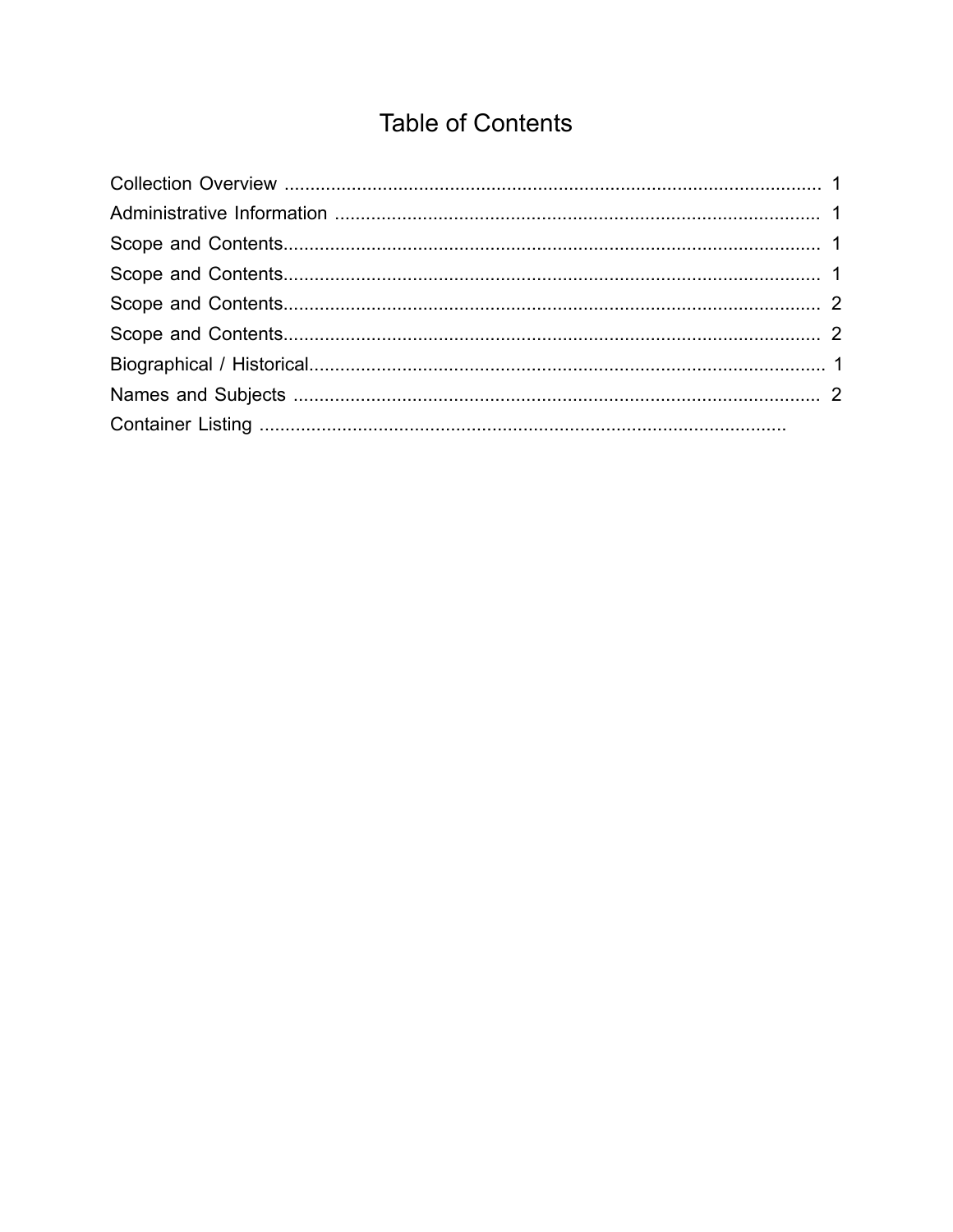#### <span id="page-2-0"></span>**Collection Overview**

| <b>Repository:</b> | Archives of American Art                                                                                 |
|--------------------|----------------------------------------------------------------------------------------------------------|
| Title:             | Oral history interview with Wilhelmina Holladay                                                          |
| Date:              | 2005 Aug. 17-2005 Sept. 23                                                                               |
| Identifier:        | AAA.hollad05                                                                                             |
| Creator:           | Holladay, Wilhelmina Cole, 1922- (Interviewee)<br>Wasserman, Krystyna (Interviewer)                      |
|                    |                                                                                                          |
| Extent:            | 4 Sound discs (Sound recording, master (3 hr., 51 min.); digital; 2 5/8<br>in.)<br>57 Pages (Transcript) |
| Language:          | English.                                                                                                 |

### <span id="page-2-1"></span>**Administrative Information**

#### Acquisition Information

This interview is part of the Archives of American Art Oral History Program, started in 1958 to document the history of the visual arts in the United States, primarily through interviews with artists, historians, dealers, critics and administrators.

### <span id="page-2-4"></span>**Biographical / Historical**

Wilhelmina Holladay (1922- ) is the founder of the National Museum of Women in the Arts from Washington, D.C. Krystyna Wasserman (1938-) is the director of the Library and Research Center at the National Museum of Women in the Arts in Washington, D.C.

### <span id="page-2-2"></span>**Scope and Contents**

An interview of Wilhelmina Holladay conducted 2005 Aug. 17-Sept. 23, by Krystyna Wasserman, for the Archives of American Art, at Holladay's home, in Washington, D.C.

### <span id="page-2-3"></span>**Scope and Contents**

Holladay speaks of her childhood in upstate New York, and the influence of her grandparents, especially her grandmother, Gertrude Strong, on her sense of beauty and aesthetics; her first exposure to women artists, through the work of Rosa Bonheur and Élisabeth Vigée-Lebrun; going to college at Elmira College,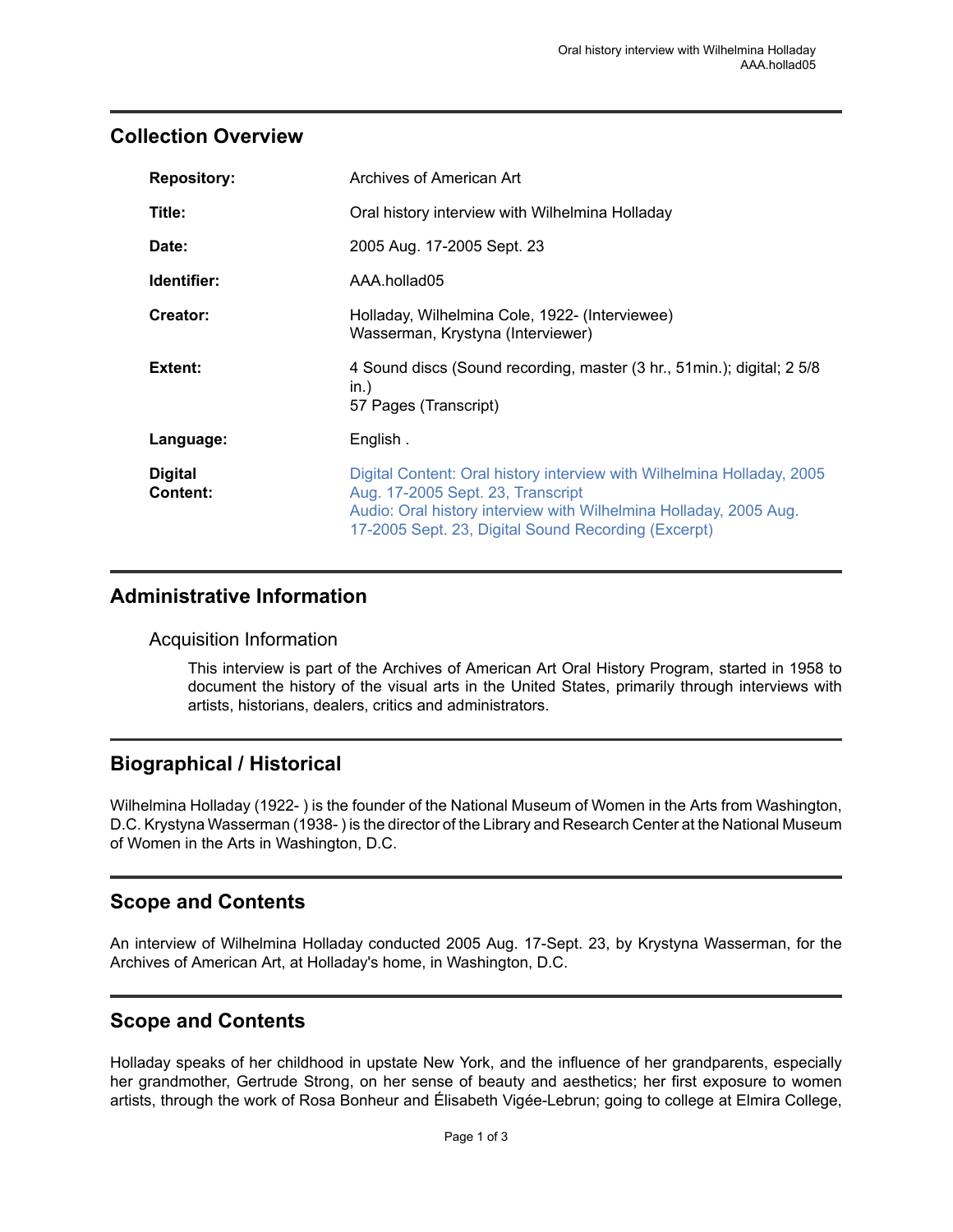majoring in business and art history; her mother, who she describes as a "free spirit"; coming to Washington, D.C., almost by accident, after passing a civil service exam during the war; various jobs in Washington, including working for General Hausman at the Air Force adjustment and for the Chinese Embassy; working for Madame Chiang Kai-shek in New York as her social secretary; meeting her husband, Wallace Holladay, at a housewarming party in Washington;

# <span id="page-3-0"></span>**Scope and Contents**

Wallace designing and building a home for them in McLean, Va., and raising their children there; working at the gift shop at the National Gallery of Art, and as part of the board of the Corcoran Gallery of Art, her first experiences with a career in the art world; beginning her renowned collection of work by women artists while living in McLean, including the work of Sofonisba Anguissola, Artemisia Gentileschi, and Angelica Kauffman; meeting with Nancy Hanks and having her first discussions about the possibility of a museum devoted to women artists; developing a plan and an advisory committee for the museum, and purchasing a space on New York Avenue, now the headquarters of the National Museum for Women in the Arts; the great success of the museum's opening exhibition in 1987, after years of renovation; the importance of the state committees and international committees as an outreach of the museum; the importance of a sharp focus in developing her collection;

## <span id="page-3-1"></span>**Scope and Contents**

her favorite exhibitions at the museum, including exhibitions on Grandma Moses, Berthe Morisot, Georgia O'Keeffe, Frida Kahlo, Emily Carr, and Julie Taymor ("Grandma Moses in the 21st Century," March 15 to June 10, 2001; "Berthe Morisot: An Impressionist and her Circle," January 14, 2005 - May 8, 2005; "Places of Their Own: Emily Carr, Georgia O'Keeffe, and Frida Kahlo," February 8 to May 12, 2002; "Julie Taymor: Playing with Fire," November 16, 2000, to February 4, 2001); educational programs she has developed within the museum; and her hopes for the museum's future. She recalls Howard Ludington, Marion Campbell, Jen Zien Huang, Ian Woodner, Ted Sorenson, Joel Macy, Hester Beall Provensen, Harry Lunn, Louise Nevelson, Cynthia Helms, Mike Ainslie, Roma Crocker, Helga Carter, Claire Getty, Elizabeth Campbell, Eleanor Tuft, Linda Nochlin, Gwen John, and others.

#### <span id="page-3-2"></span>Names and Subject Terms

This collection is indexed in the online catalog of the Smithsonian Institution under the following terms:

Subjects:

Art -- Collectors and collecting Women artists

Types of Materials:

Interviews Sound recordings

Names:

National Museum of Women in the Arts (U.S.)

Occupations:

Art patrons -- Washington (D.C.) Collectors -- Washington (D.C.)